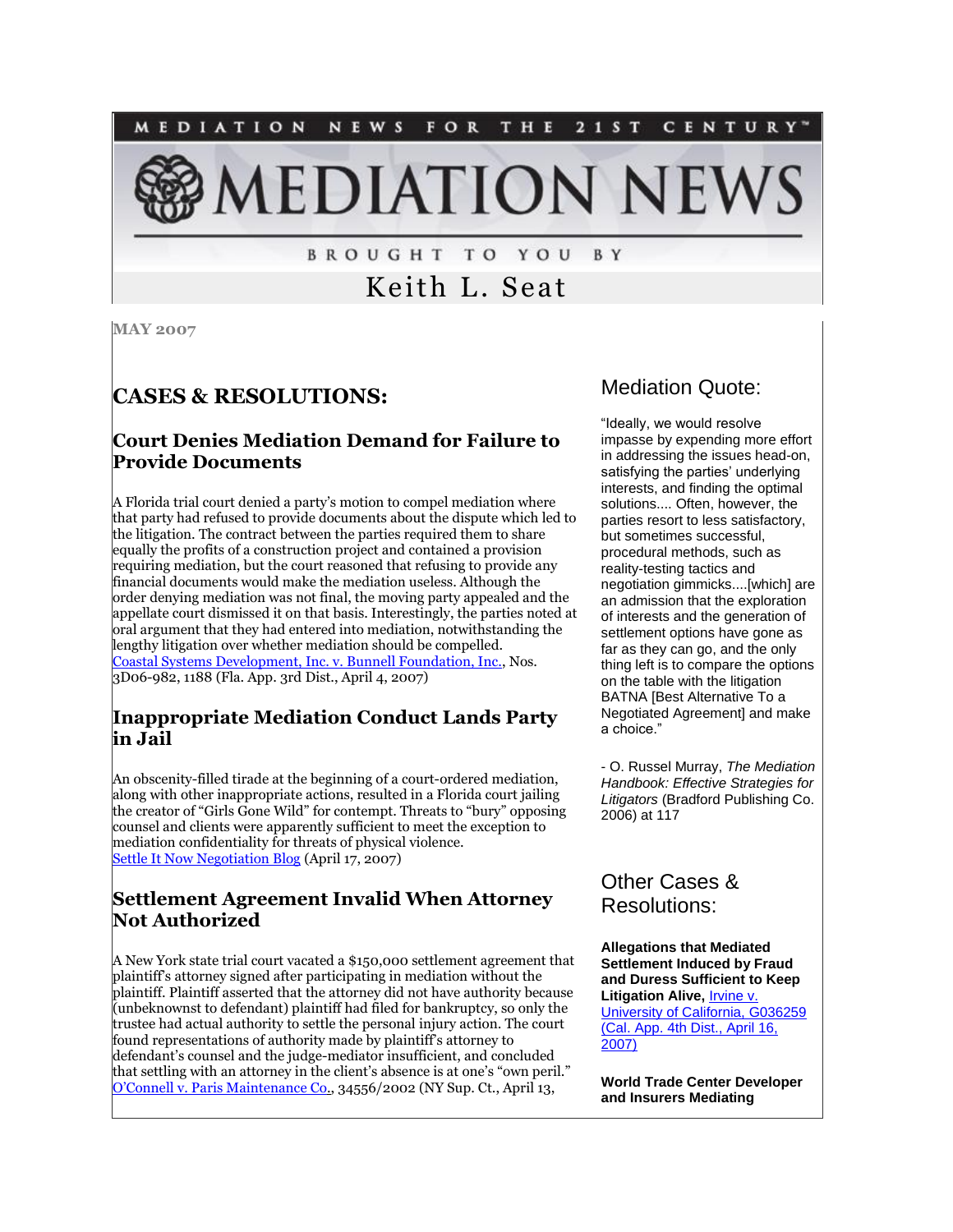2007)

#### **Informal Email Sometimes Binds Parties to Settlement**

Parties reached agreement in mediation and signed a handwritten term sheet that expressly stated the document was not enforceable and a formal written agreement was never signed after further negotiations broke down in Delyanis v. Dyna-Empire, Inc. Nonetheless, a U.S. district court in New York enforced the term sheet based on the fact that the parties had responded affirmatively by email that the mediator could report to the court that the case had settled. By contrast, in DeVita v. Macy's East, Inc., a New York state court refused to enforce the purported settlement in a comparable situation, relying on state law requiring agreements to be in writing and signed, and concluding that "confirmatory" emails were not a sufficient writing for settlement.

[Delyanis v. Dyna-Empire, Inc., 465 F.Supp.2d 170 \(E.D.N.Y. 2006\)](http://web2.westlaw.com/find/default.wl?rp=%2ffind%2fdefault.wl&vc=0&DB=4637&SerialNum=2010893425&FindType=Y&AP=&fn=_top&rs=WLW7.02&mt=NewsAndBusiness&vr=%0d%0a%202.0&sv=Split) (Subscription Required); DeVita v. Macy's East, Inc., 828 N.Y.S.2d 531 (2d [Dep't 2007\)](https://web2.westlaw.com/find/default.wl?rp=%2ffind%2fdefault.wl&vc=0&DB=602&SerialNum=2011270155&FindType=Y&AP=&fn=_top&rs=WLW7.04&mt=LawSchoolPractitioner&vr=2.0&sv=Split) (Subscription Required); [New York Law Journal](http://web2.westlaw.com/find/default.wl?rs=WLW7.04&fn=_top&sv=Split&findjuris=00001&mt=LawSchoolPractitioner&vr=2.0&rp=%2ffind%2fdefault.wl&cite=3%2f27%2f2007+N.Y.L.J.+20) (March 27, 2007) (Subscription Required)

#### **Deposition of Mediator Improper Even When Mediated Agreement Unconscionable**

A property settlement agreement reached by a divorcing couple in mediation was overturned by a New Jersey court due to unconscionability based on the corrected value of business assets. However, an order to depose the mediator and examine his file was held inappropriate on appeal due to the importance of mediation confidentiality, which was a specific provision of the mediation agreement and subsequently embodied in the state's Uniform Mediation Act.

[Addesa v. Addesa, A-4414-04T3 \(N.J. App., April 13, 2007\)](http://web2.westlaw.com/find/default.wl?rs=WLW7.04&fn=_top&sv=Split&findjuris=00001&mt=LawSchoolPractitioner&vr=2.0&rp=%2ffind%2fdefault.wl&cite=188+N.J.L.J.+316) (Subscription Required)

#### **Canadian Music Society to Mediate with Artistic Director**

The Ottawa Chamber Music Society is preparing to mediate with its popular artistic director, Julian Armour, who recently resigned. The plan for mediation came out of a meeting of more than 300 concerned music lovers, and may include a longer-term role for the mediator to assist with other organizational issues.

[The Ottawa Citizen](http://tinyurl.com/2vn6l9) (March 13, 2007)

## **NEWS & INITIATIVES:**

#### **U.S. Legislation Would Provide Mediation for Immigrant, U.S. Workers**

Two pending pieces of federal legislation would offer U.S. and resident alien workers the option of mediation through the Federal Mediation and Conciliation Service (FMCS) in connection with certain job related disputes. The "Agricultural Job Opportunities, Benefits, and Security Act of

**Amounts Due from Collapse of Towers,** *[Reuters](http://tinyurl.com/34rkkz)* (March 12, 2007)

**Judge Named to Mediate Jailed Journalist's Refusal to Surrender Unedited Video,** [FogCityJournal.com](http://tinyurl.com/2th5hm) (March 8, 2007)

**Mediator Helps Toledo, Ohio Board of Education Resolve Issues and Set Long-Term Goals in Open Meetings,** [Toledoblade.com](http://tinyurl.com/2jbkdr) (April 1, 2007)

**Mediation of Tri-State Water Dispute Continues in Alabama,** [The Atlanta Journal-Constitution](http://tinyurl.com/2k7q9s) (March 30, 2007)

**Oregon Ski Area and City Council to Mediate Expansion Plans,** [OregonLive.com](http://tinyurl.com/yuxsna) (March 11, 2007)

**City and County Water Providers to Use Mediation Services of Kansas Water Office,** [KC Community News](http://tinyurl.com/354lk7) (April 18, 2007)

### Other News & Initiatives:

**Washington State Legislation Would Require Mandatory Mediation of Medical Malpractice Claims,** [Washington](http://tinyurl.com/3yut5o)  [S.B.5910](http://tinyurl.com/3yut5o)

**New Jersey Continues Pilot Program to Evaluate Presumptive Mediation in Municipal Courts; Supplemental Report on Status of Complementary Dispute Resolution,** [188 N.J.L.J. 66](http://tinyurl.com/2w9bhl) (April 9, 2007) (Subscription Required); [N.J. Supreme Court's 2004-2007](http://tinyurl.com/39etlg)  [Report](http://tinyurl.com/39etlg)

**European Union Directive Proposing Mediation for Cross-Border Civil and Commercial**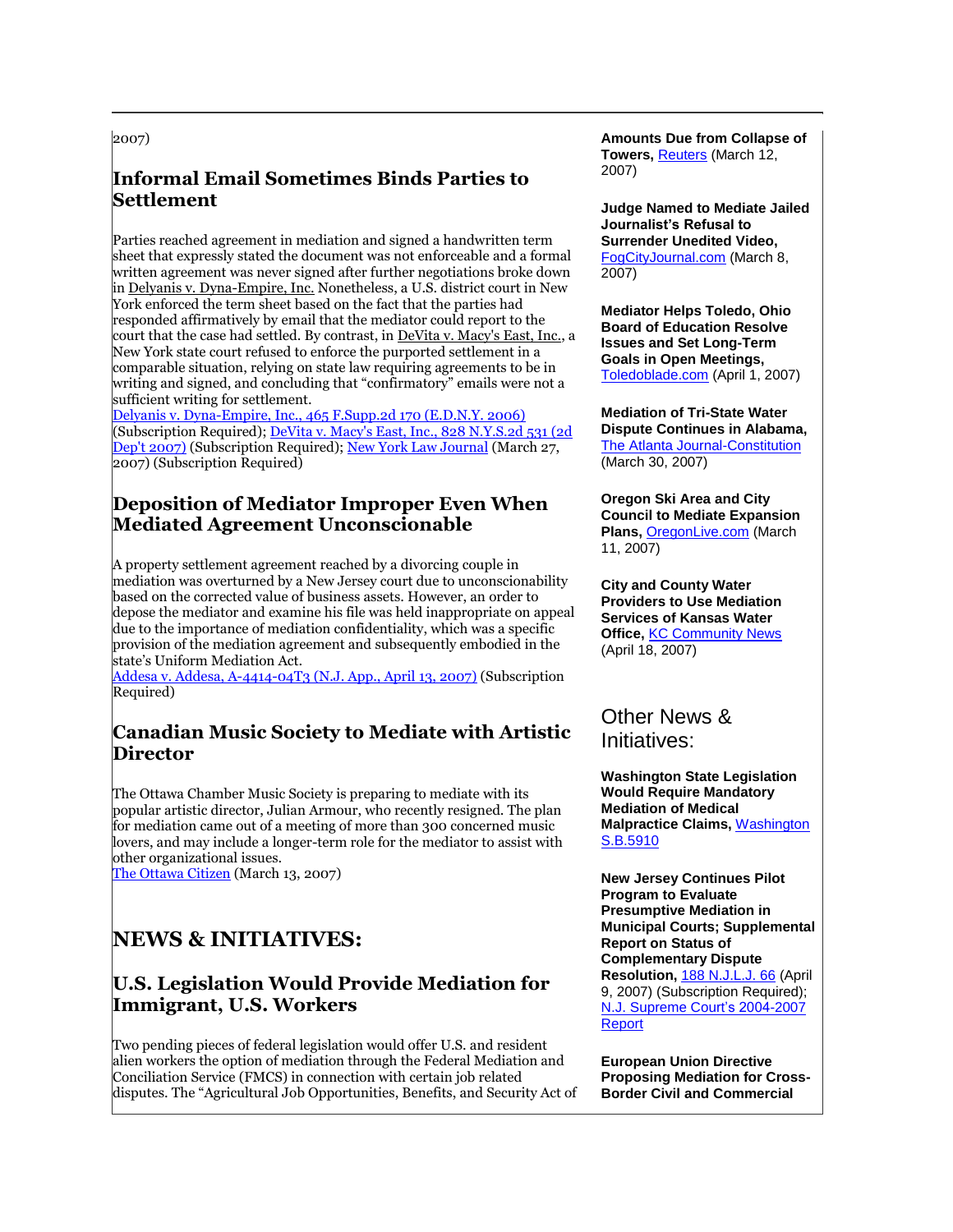2007," H.R.371/S.340, would establish "blue card" status, and also provide so-called H-2A workers with a private right of action, including the option to mediate, over issues relating to conditions of employment, provision of housing and transportation, and other specified rights. Appropriations of \$500,000 per year are contemplated for FMCS to conduct mediations without charge to the parties. The companion bills have been referred to the House and Senate Judiciary Committees. Second, the "Employee Free Choice Act of 2007," H.Res. 800, would amend the National Labor Relations Act to provide voluntary mediation by FMCS to labor organizations and employers attempting to establish an initial c ollective bargaining agreement. On March 1, the House of Representatives passed H.Res. 800 and sent it to the Senate. [H.R.371/S.340; H.Res.800](http://tinyurl.com/2vftuh)

#### **Hawaii Pursuing Eased Visa Restrictions for Foreign Mediators, Parties**

Seeking to become a Pacific hub for dispute resolution, Hawaii is considering a declaration to urge the federal government to relax its visa restrictions on both foreign mediators and parties seeking to mediate. The declaration notes the great diversity among Hawaii's residents and the shortage of skilled mediators who speak a foreign language, as well as the benefits of mediation in resolving disputes. [Hawaii H.R. 246-07](http://web2.westlaw.com/find/default.wl?rs=WLW7.02&fn=_top&sv=Split&findjuris=00001&mt=LawSchoolPractitioner&vr=2.0&rp=/find/default.wl&cite=2007+WLNR+4888746) (Subscription Required)

#### **Mediation Useful in Intellectual Property Disputes**

High litigation costs and huge damage exposures, as well as steady increases in case filings, make mediation an attractive alternative for resolving patent, trademark and other intellectual property disputes. Litigation costs can easily exceed a million dollars per case and may be much higher, with potential damages of hundreds of millions. Mediation allows creativity and flexibility in crafting solutions that meet parties' business concerns, rather than ending up with judge or jury decisions that can be unfavorable to all participants, along with public exposure that can result in loss of goodwill and reduced value to trademarks. Selection of experienced mediators can increase parties' confidence in the process, and early mediation can minimize the need for expensive experts and industryspecific consultants.

[The National Law Journal](http://web2.westlaw.com/find/default.wl?rs=WLW7.04&fn=_top&sv=Split&findjuris=00001&mt=LawSchoolPractitioner&vr=2.0&rp=%0d%0a%20%2ffind%2fdefault.wl&cite=4%2f23%2f2007+Nat) (April 23, 2007) (Subscription Required); Inside [Indiana Business](http://tinyurl.com/2q269f) (April 6, 2007)

#### **Virginia Program to Mediate Fee Disputes Underutilized**

The Virginia State Bar added a mediation option in 2004 to its program for resolving attorneys' fee disputes out of court, but lawyers still tend to go to court. The Virginia Supreme Court encourages use of the mediation program and has written to remind judges and ask them to make lawyers aware of it. Those who have used the mediation program note the toll on relationships is often eased, and in some cases the client relationship even continues.

[Virginia Lawyers Weekly](http://web2.westlaw.com/find/default.wl?rs=WLW7.04&fn=_top&sv=Split&findjuris=00001&mt=NewsAndBusiness&vr=2.0&rp=%2ffind%2fdefault.wl&cite=2007+WLNR+5860704) (March 26, 2007) (Subscription Required)

#### **Disputes Gains Backing,** [US](http://tinyurl.com/2wnuw5)  [Federal News](http://tinyurl.com/2wnuw5) (March 20, 2007) (Subscription Required)

**Upgrade Allows Mediation by Video Teleconferencing for Malaysian Court Cases,** [The Star](http://tinyurl.com/2wnuw5)  [\(Malaysia\)](http://tinyurl.com/2wnuw5) (April 19, 2007)

**Nepal Sees Mediation as Best and Only Remedy for Large Court Backlog,** [The Rising Nepal](http://tinyurl.com/3dlgat) (April 9, 2007)

### Worth Noting:

#### **New Conflict Resolution Education Website**

A content rich website offering best practices in conflict resolution education is now available at

#### [www.creducation.org](http://www.creducation.org/) for

educators, policymakers, practitioners and students. The website includes worldwide developments in dispute resolution education and training, curriculum modules, administrative policy examples, and access to current and pending legislation. **Conflict Resolution Education** 

**[Website](http://www.creducation.org/)** 

#### **Mediation Remains True Alternative to Litigation**

While mediation and arbitration were accepted decades ago as alternatives to litigation, over the years arbitration has moved much closer to litigation in terms of formality and costs, in the eyes of many corporate counsel. Mediation continues to be a real alternative, not only in terms of reasonable costs, but with other advantages that have grown in importance over time, including party control, confidentiality, focus on real interests, and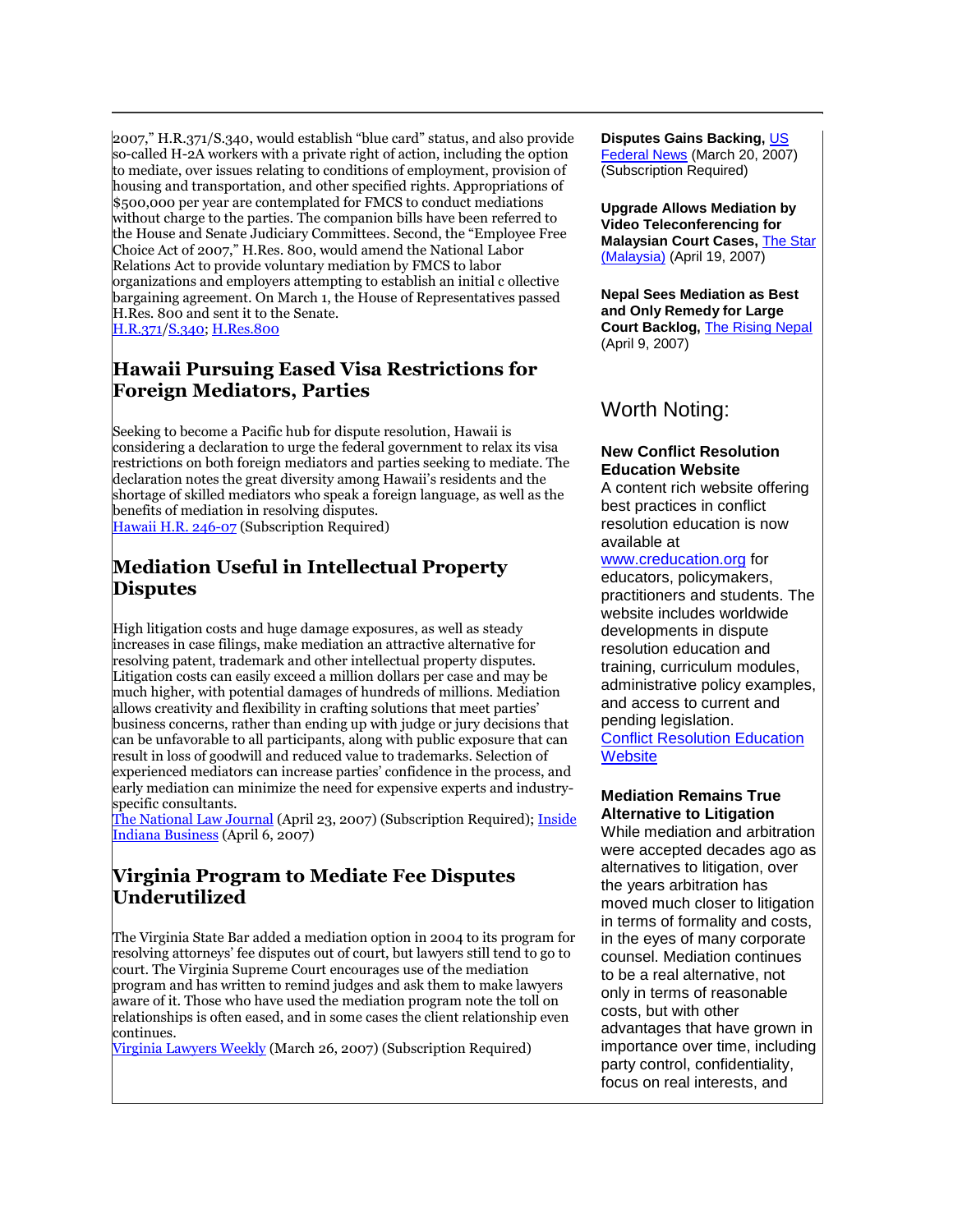#### **Trend Away from Litigation Worries Some**

With fewer cases going to trial in Maine (only 1.9% last year), and even state judges championing mediation, some attorneys and judges worry that parties may effectively lose their constitutional right to a jury trial and that the justice system will not generate sufficient precedents to guide future disputes. Mirroring the national trend toward "private justice," Maine has been on a fast-track since 2002 when the state instituted mandatory alternative dispute resolution for almost all cases. While civil litigants must pay for private mediation or arbitration before being permitted to proceed to trial, Maine's trial judges continue to face one of the heaviest caseloads in the country. Another concern of critics is that fewer lawyers are obtaining trial experience, which has resulted in proposals in Maine to streamline the trial process for claims under \$75,000 and to begin a mentoring program for new attorneys. However, Superior Court Judge Robert Crowley, who pushes for s ettlements, responds that lobotomists are also probably losing their skills, but that if more lobotomies are needed in the future the skills will return.

[Portland Press Herald](http://tinyurl.com/yt9wsh) (March 11, 2007)

#### **Businesses Increasingly Seek Mediation in Canada**

Business disputes in Canada are increasingly turning to mediation, and more mediators are available to resolve them, according to the ADR Institute of Canada and others. Both attorneys and business people are recognizing that mediation can provide better and more subtle solutions to complex business disputes than going to court, as well as saving time and money. Full blown litigation is seen more and more as costly brinkmanship. Ten years ago, Canadian Supreme Court Justice George Adams shocked colleagues by stepping down from the bench to begin a mediation practice, but he has seen lawyers become much more sophisticated in planning for and using mediation over the last decade. [Financial Post](http://tinyurl.com/2xk7tq) (March 18, 2007)

#### **First Set of Barristers' Chambers to Launch Mediation Practice**

While many sets of chambers in England now have dedicated arbitration practices, Exchange Chambers, a top thirty set in London, is the first to develop a dedicated mediation group, with a third of its barristers becoming accredited mediators. The head of chambers stated the move is based on the dramatic increase in the number of cases being resolved in mediation.

[The Lawyer](http://tinyurl.com/36peue) (March 29, 2007)

#### **Mediation Successes in Africa Lead to Search for Insights**

Mediation has led to resolution of many intractable armed conflicts in Africa during the past two decades, despite regular news of ongoing violence. Most civil wars in Africa have ended with negotiated settlements achieved through mediation. Efforts to learn what has worked and improve future mediations are under way at a conference of over thirty senior individuals experienced in mediation in Africa. The "Mediators' Retreat" is being held the week of April 23 in Zanzibar by the Mwalimu Nyerere

preservation of business relationships. [The Connecticut Law Tribune](http://tinyurl.com/39m6c8) (March 12, 2007)